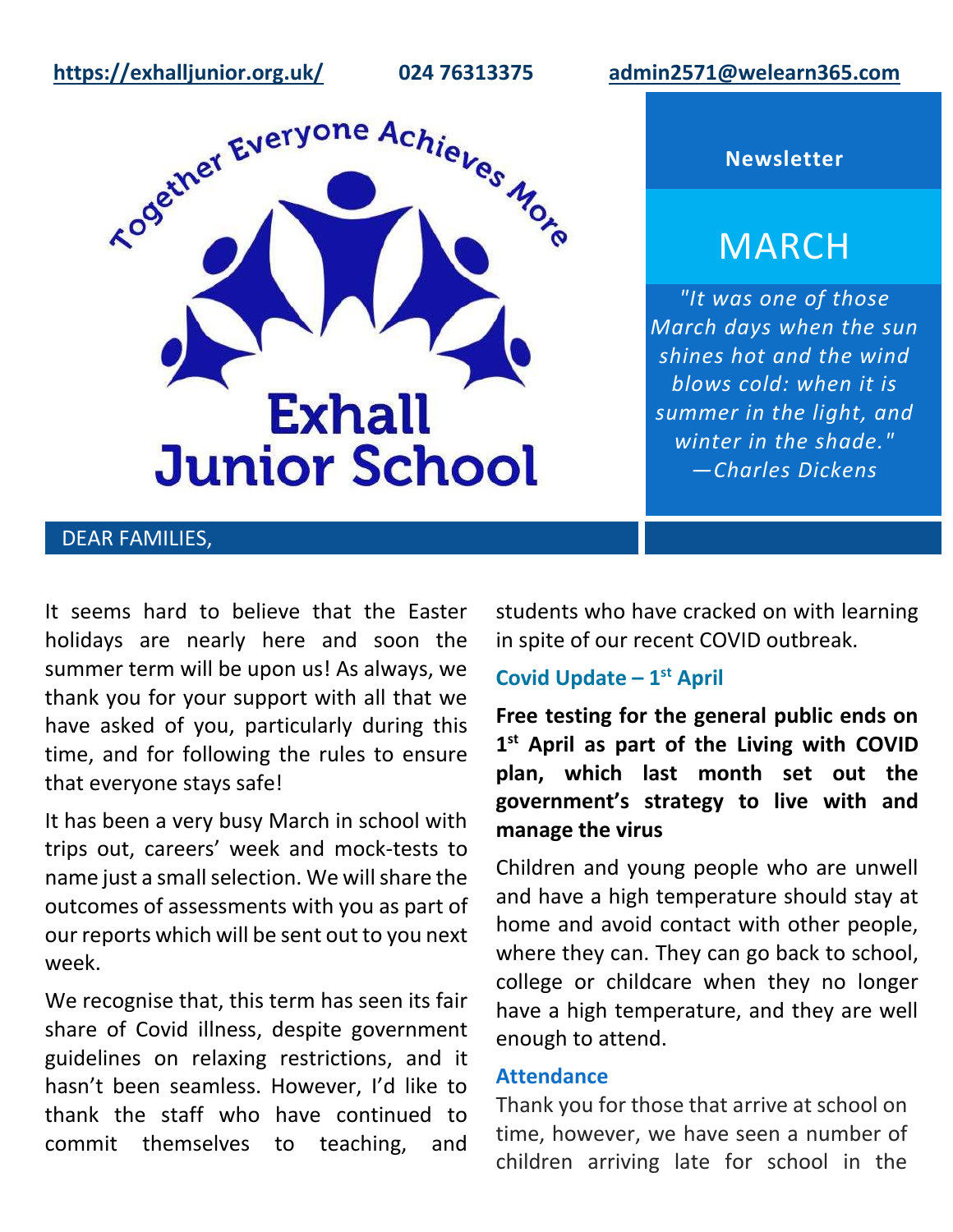mornings. This is incredibly unsettling for the children and does not allow them to enjoy a smooth start to the school day with their friends. It also means that the reception area can become very congested and unnecessarily busy first thing in the morning. Please be aware that teachers often focus on some of the most important things for children early in the morning, because research shows this is when they are at their most receptive. If your child is regularly late for school they will consistently miss this important part of their learning.

### **Top Tips for Reading**

1. Read every day!

2. Join the library – Get a library card and **Red Nose Day** have thousands of books at your fingertips

3. All reading is good – Don't rule out nonfiction, comics, graphic novels, magazines or leaflets. Reading is reading and it's all worthwhile.

4. Have a balanced reading diet – We all have our favourites. Some books catch our interest more than others – and that's fine. But make sure you try lots of different styles and authors.

5. Read favourites again and again – It's okay to re-read the books and poems you love. Re-reading helps to build fluency and confidence.

6. Make the most of rhyme and repetition – Books and poems with rhymes and repeated words or phrases are great for getting to know and remember new vocabulary.

### **Family Support**

We know that many in our community are struggling financially as the cost of living rises. Warwickshire have included a link to packs of information that outline the support available for you to share with anyone you know who might need some help. If you are struggling to pay bills or manage energy debt, call the Act On Energy helpline on 0800 988 2881 or visit the Act on Energy website for energy advice.

#### **[Support](https://headsup.warwickshire.gov.uk/assets/1/facing_hardship_content_pack_.docx)**



Thank you for the support you showed to Comic Relief earlier this month. The children enjoyed coming to school with something red on. We are delighted to inform you that we raised a fantastic £85.00 for this very worthwhile cause.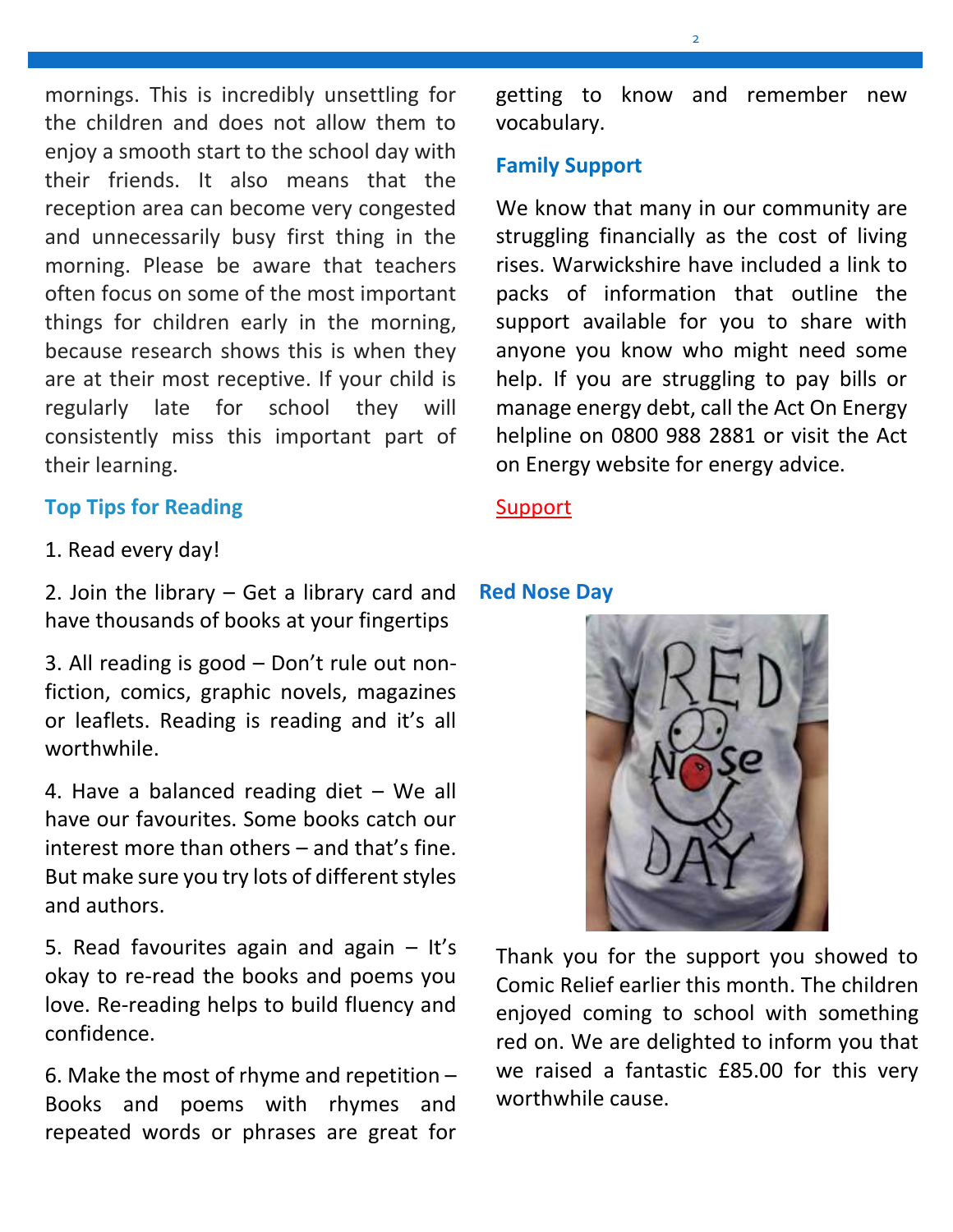### **Y4/5 Science Work**

We saw amazing Y4/5 science homework come into school – this was carried on into lesson time with a focus on identifying parts of as plant.





### **Careers Week**

Children researched jobs and careers they would like; they looked at skills and subjects that lead to certain careers.





They seem to have really enjoyed it and there has been a positive buzz around the school.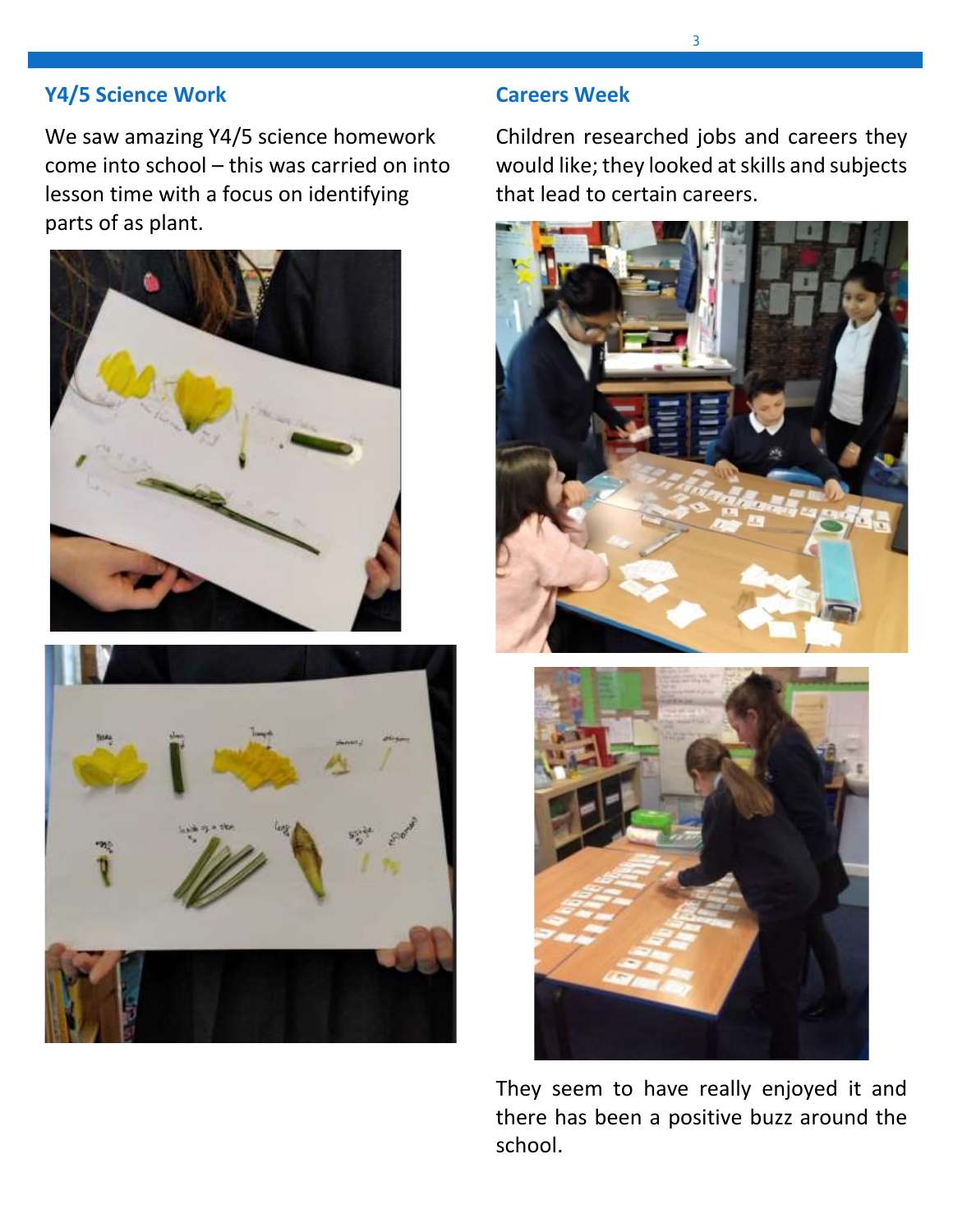



4

# Some children had the chance to meet a surgical nurse, a podiatrist and the police.



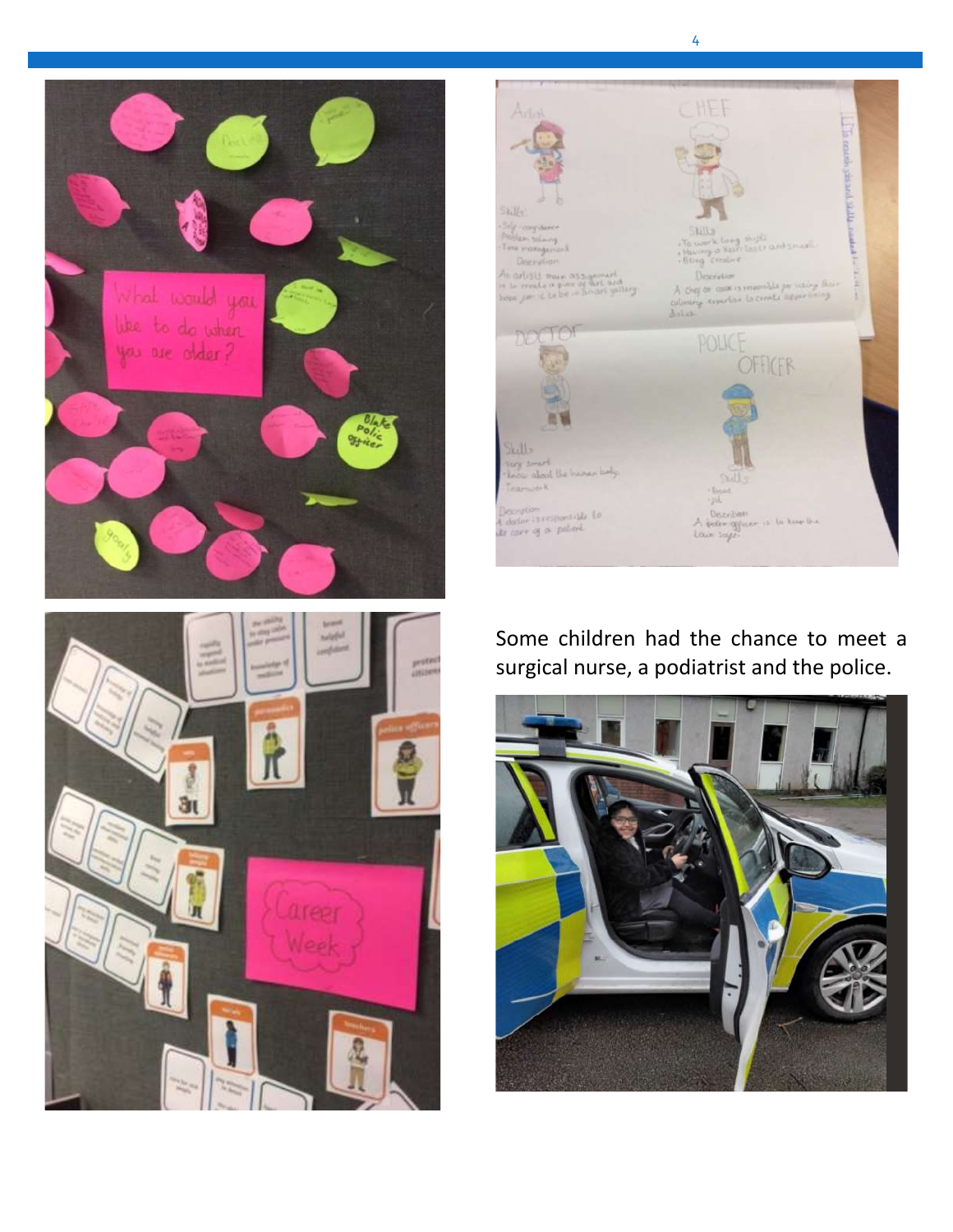Other children, including the whole of Year 3, met the Fire Brigade.





#### **Governors News**

Make sure you have checked your recent emails for details regarding our need for parent governors at Exhall Junior School. Please take the time to consider supporting your community. Ask at the office for more details.

#### **Times Table Support at Home**

Instant recall of times tables is critical in the search for fluency. Ideally, just like the number bonds, we would like all pupils to be able to recall times tables within 3 seconds. This prevents overload and allows the pupils to focus on the learning taking place, rather than counting in their 8s to find the answer, for example.

There are many ways in which you could work with your child to develop instant recall of times tables facts. Some of these are:

**Rote Learning-** saying the times table facts aloud multiple times.

**Songs/rhymes-** There are plenty of different songs and rhymes online that you could practice with your child!

**Objects/arrays**- You could work with your child to show multiplication facts with objects in arrays.

**Times Table Practice**- You can find different practice sheets online or visit TTRockstars with your child.

**Testing**- Provide your child with the challenge of answering a set of questions.

*Evidence shows, children with good time table knowledge perform better at GSCE*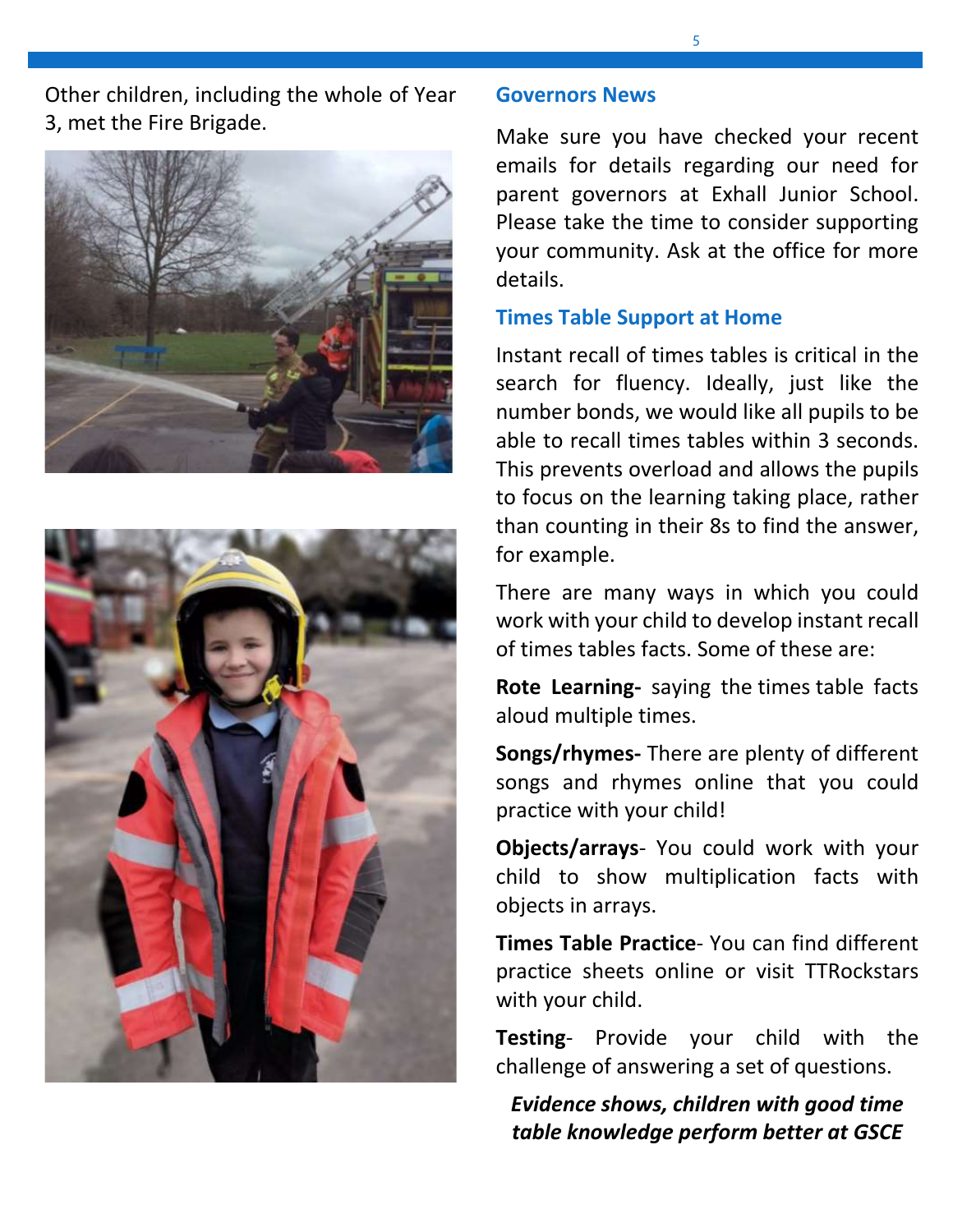#### **Ash End Farm Visit**



The children in Y4/5 recently visited Ash End Farm. They had a brilliant day at the traditional children's farm and really enjoyed having the opportunity to see and feed a variety of animals.



Miss Davies did have to be searched just in case she decided to take one of the chicks home.

#### **World Book Day**

We celebrated World Book Day with a range of exciting activities again this year. Students arrived dressed as their favourite book character; this year's staff theme was to dress up as a character from a Roald Dahl book, though no one told Miss Southam who arrived covered in saucepans.

STOP! DROP! READ! Took place with the hand bell being rung around school at random times in the days so we stop what we were doing and just read. Classes said their favourite part was the Masked Reader when staff disguised themselves and their voice when reading a book opening.

#### **Letter from the Queen**



The children in Helping Hands were so pleased to receive a letter from Windsor Castle. They had written to the Queen passing on their best wishes for her Platinum Jubilee, and were overjoyed when they got a reply from one of her Ladies-in-Waiting; well the Queen is a very busy woman! Thank you to the Nurture staff for organising this.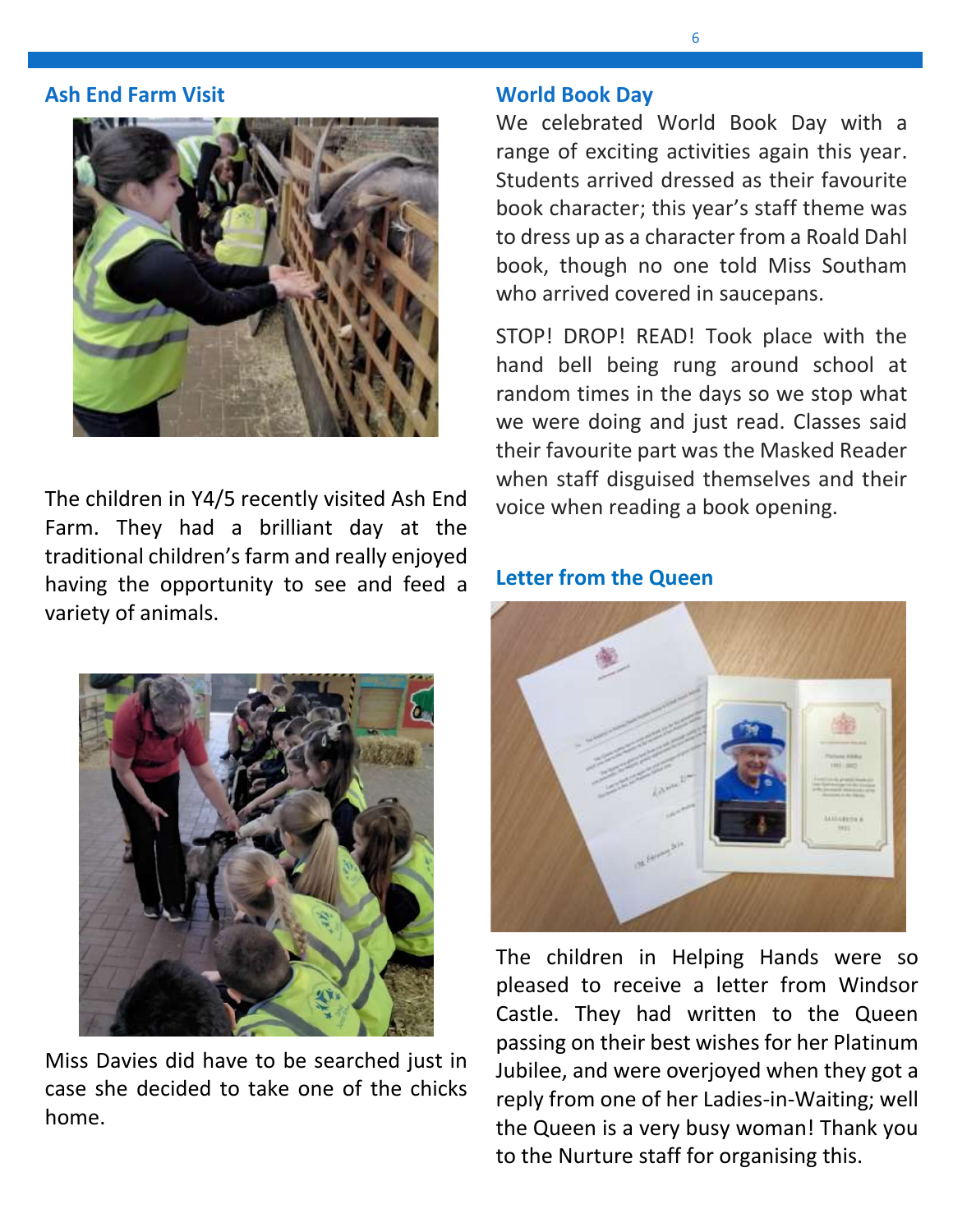### **Y6 Mary Arden Visit**

Year 6 went on a trip to Mary Arden's farm in Stratford Upon Avon – the birthplace of William Shakespeare. They wanted to learn more about William Shakespeare and what it was like to live in Tudor times.



The children were lucky enough to get to experience some of the things that Tudors would have done all those hundreds of years ago. They used a quill and ink to write their names which they absolutely loved. They also looked inside a Tudor building, made some food and visited some of the animals that live on the farm.